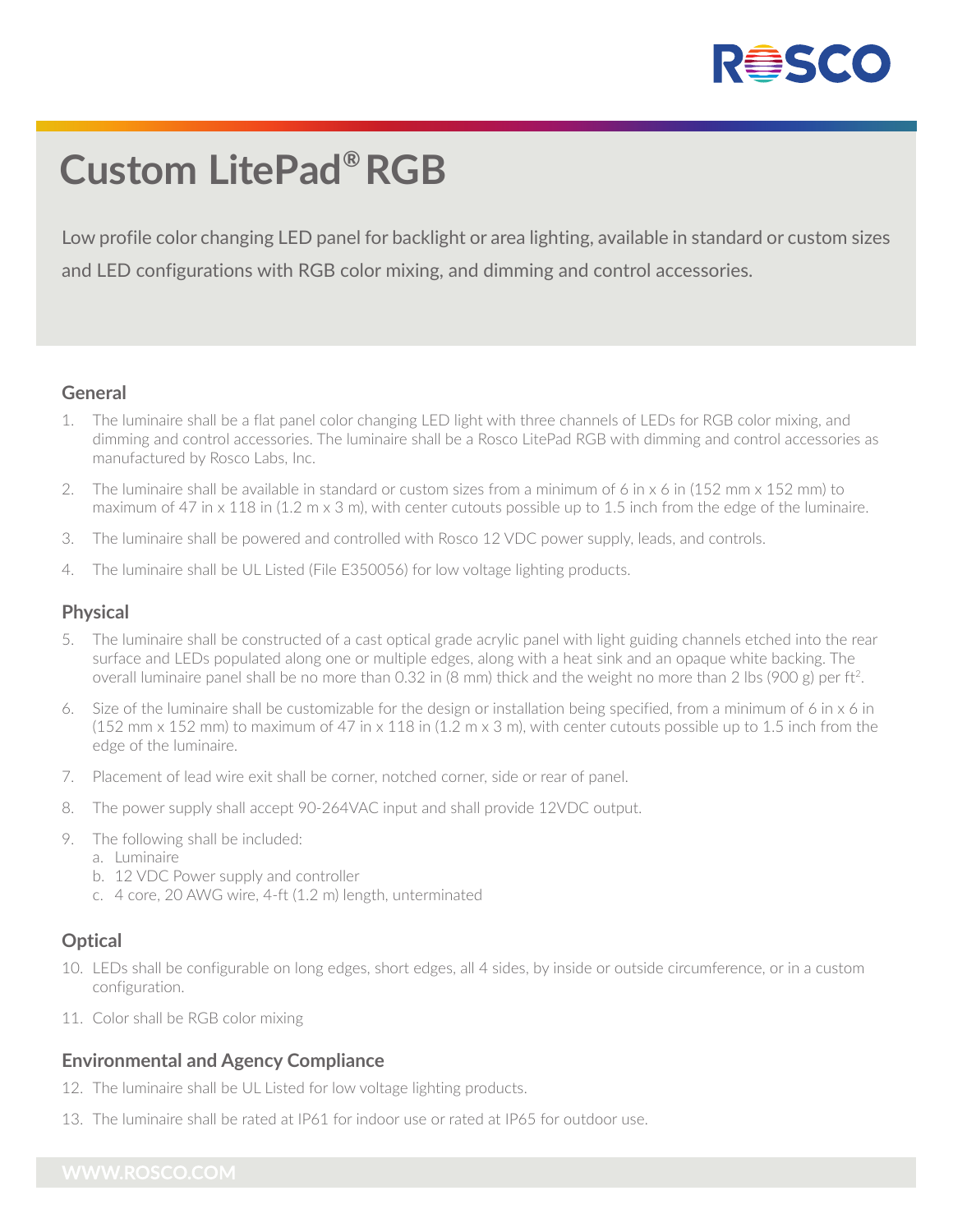

# **Custom LitePad® RGB**

## **Thermal**

14. Luminaire shall operate in an ambient temperature range of -22° F min to 104° F max (-30° C min to 40° C max)

### **Electrical**

- 15. The luminaire shall be equipped with an external 12 VDC power supply, dimming controls compatible with 12VDC power supplies shall be offered for customizable installations.
- 16. Lead cable from power supply to luminaire and between luminaires shall be a 4 core, 20 AWG wire, with three connections for RGB color mixing and one for a common ground.
- 17. Luminaire shall consume 5w per linear ft of LED.
- 18. The luminaires shall be wired together in parallel.

### **LED Emitters**

- 19. The luminaire shall use .25 watt surface mount diodes.
- 20. The color shall be red for 1/3 of the LEDs, green for 1/3 of the LEDs and blue for 1/3 of the LEDs.

### **Control and Dimming**

21. The luminaire shall be dimmed by 0-10V, DMX or DALI dimming devices compatible with ELV power supplies.

## **Specification Ordering Example**

Below is the specification ordering form as it appears on the data sheet available from the Resource Center at: **http://www.rosco.com/resource-center**



**RGB – 12 in x 12 in – A4** specifies a 12 in square LitePad RGB with LEDs on all sides.

**RGB – 200 mm – DIA inside** specifies a 200 mm round LitePad RGB with LEDs on the inside circumference.

When ordering custom shapes (**CS**) or custom illuminations (**CI**), be sure to include a drawing and verbal description of the desired shape and distribution.

#### **If there are questions, contact: customlitepad@rosco.com**